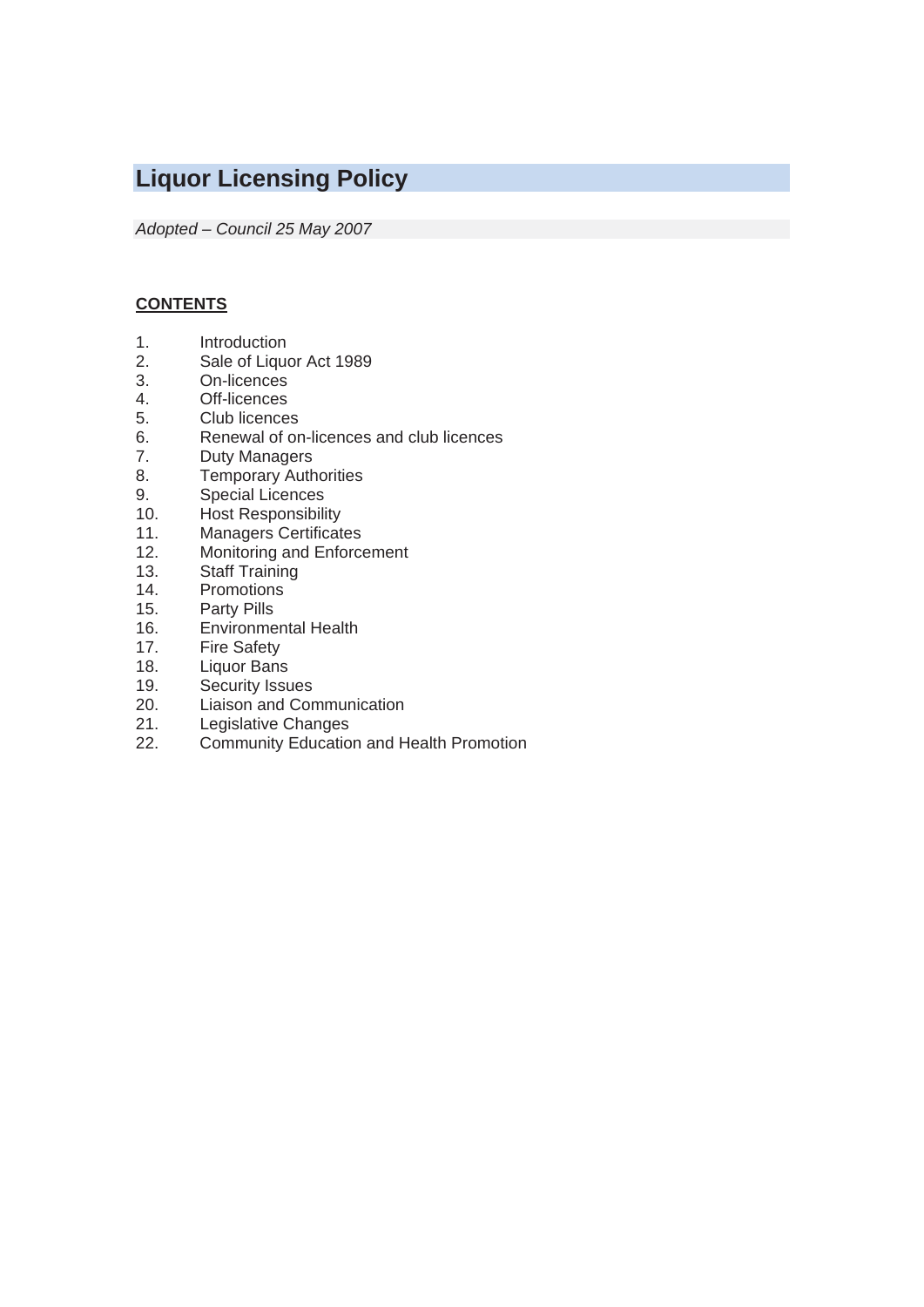#### **INTRODUCTION**

The Queenstown Lakes District Council Liquor Licensing Policy aims to provide a framework for the operation of the Sale of Liquor Act 1989 in the Queenstown Lakes **District.** 

The Policy outlines Council's approach, through the District Licensing Agency (DLA) to the sale of liquor, the interpretation of the Act and the operation of licensed premises within the district. The Policy also outlines Council's attitudes to liquor licensing issues in the district.

The Policy enables the DLA to administer the Sale of Liquor Act 1989 by establishing local standards to be implemented in conjunction with the decisions and directions of the Liquor Licensing Authority. (LLA)

**The Queenstown Lakes DLA acknowledges the provisions in the Resource Management Act 1991 and the Local Government Act 2002 relating to liquor licensing issues.** 

#### **SALE OF LIQUOR ACT 1989**

The object of the Sale of Liquor Act 1989 ("the Act") is set out in Section 4:

*The object of this Act is to establish a reasonable system of control over the sale and supply of liquor to the public with the aim of contributing to the reduction of liquor abuse, so far as that can be achieved by legislative means.* 

*The Licensing Authority, every District Licensing Agency, and any Court hearing any appeal against any decision of the Licensing Authority, shall exercise its jurisdiction, powers, and discretions under this Act in the manner that is most likely to promote the object of this Act.* 

The DLA therefore has a role to play in the reduction of liquor abuse through its responsibilities pursuant to the Sale of Liquor Act 1989.

The DLA and its Inspector carries out its role in conjunction with the Police and the Medical Officer of Health appointed by Public Health South.

All unopposed applications for licences and Manager's Certificates may be granted by the DLA. Any opposed applications must be forwarded to the Secretary of the LLA for determination.

#### **ON-LICENCES**

On-licences authorise the sale, supply and consumption of liquor on the premises to which the licence applies, for example, hotels, taverns, restaurants, function venues, theatres and conveyances.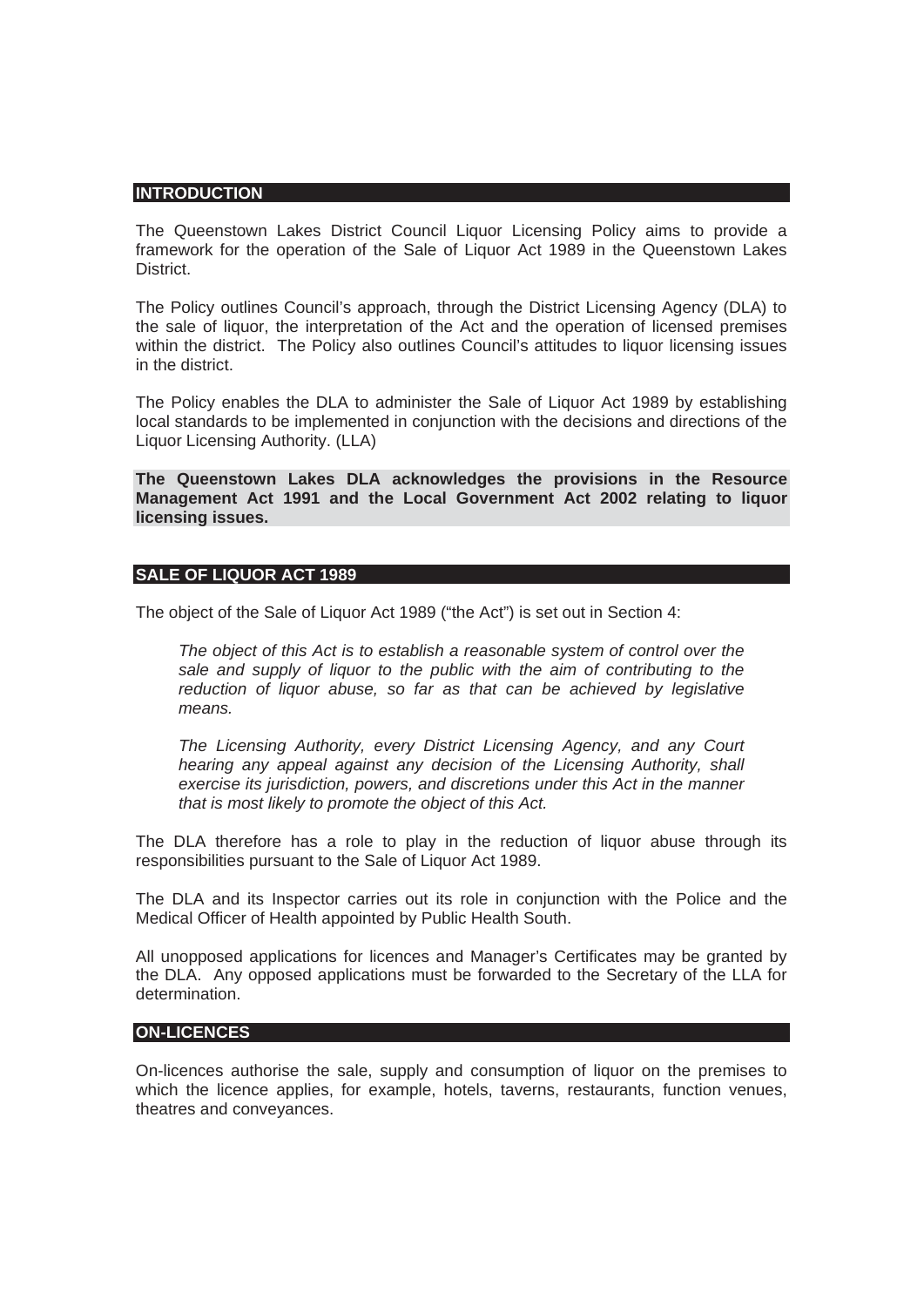The factors the DLA must have regard to in considering an application for an on-licence are as follows:

- Applicant Suitability
- Trading hours
- Provision of food and non-alcoholic beverages.
- Designations
- Planning and Building code compliance
- Police reports
- Medical Officer of Health reports

## **POLICY ON APPLICANT SUITABILITY**

Any legal entity involved in the ownership and management of licensed premises may be deemed unsuitable by the regulatory agencies having considered the criteria listed above.

Non-compliance with any legislative requirements may impact on the applicant's suitability and result in the application being opposed.

In making a decision on whether an application is opposed the DLA will consider the application in accordance with the guidelines established in decisions of the Liquor Licensing Authority.

## **POLICY ON TRADING HOURS**

The District Plan provisions relating to on-licences permit the sale of liquor between 7.00 am and 11.00 pm in the town centre zone pursuant to a tavern style on-licence.

Any applicant seeking to sell liquor outside of these hours and pursuant to a tavern style on-licence must obtain resource consent unless there is an existing use right.

## **TRADING HOURS FOR ON-LICENCES: QUEENSTOWN TOWN CENTRE ZONE**

**The maximum trading hours for all on-licences (other than trading for house guests in hotels and for restaurant style on-licences) in the Queenstown Central Business District (Town Centre Zone) will be 7.00 am to 4.00 am the following day, subject to the rules in the District Plan and the provisions of the Resource Management Act 1991.** 

## **TRADING HOURS FOR ON-LICENCES: QUEENSTOWN LAKES DISTRICT**

**The maximum trading hours for all on-licences (other than trading for house guests in hotels and for restaurant style on-licences) in the rest of the Queenstown Lakes District, other than Queenstown CBD will be 7.00 am to 2.30 am the following day, subject to the rules in the District Plan and the provisions of the Resource Management Act 1991.**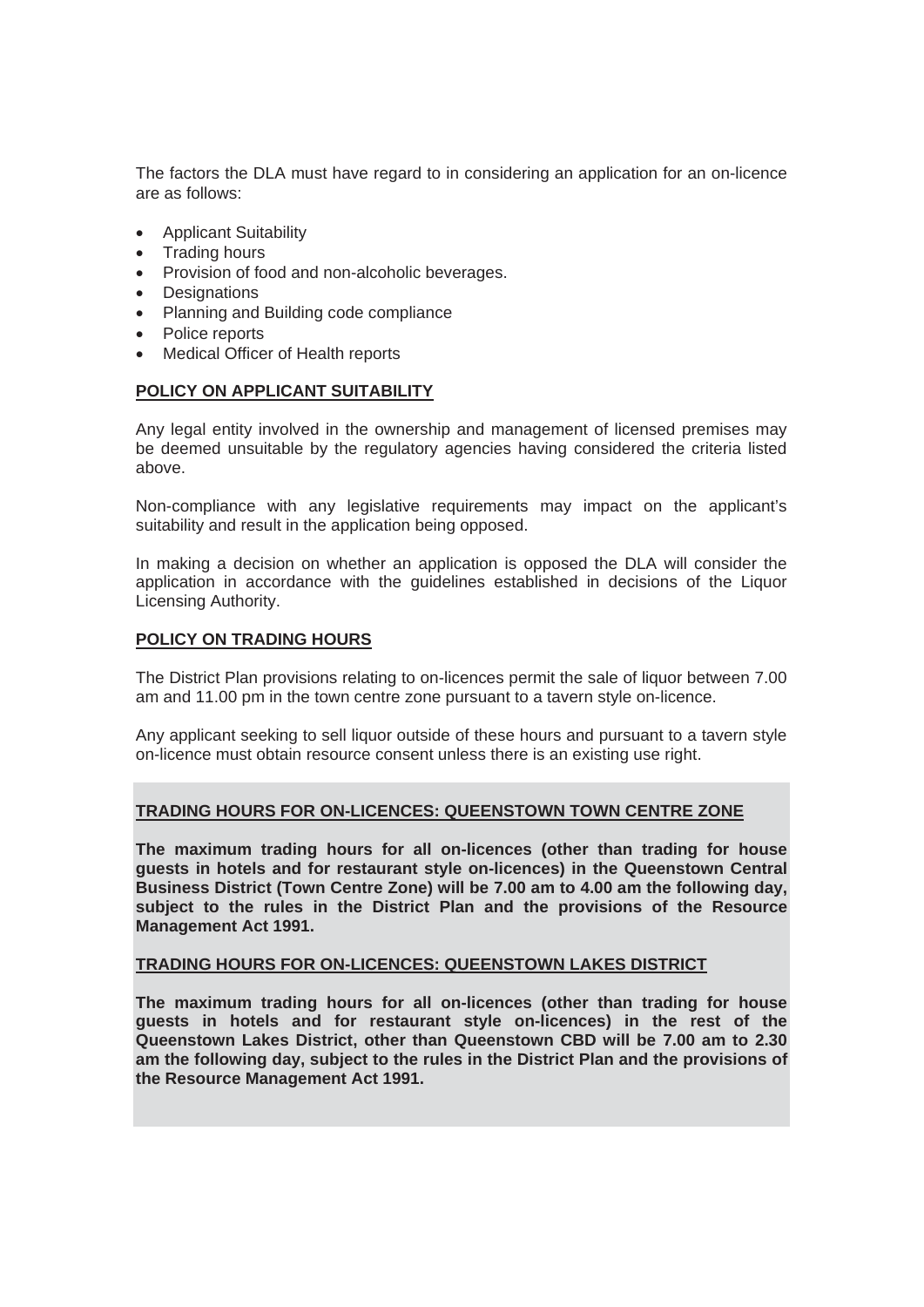# **TRADING HOURS FOR RESTAURANTS: QUEENSTOWN LAKES DISTRICT**

**The maximum trading hours for all restaurant style on-licence premises throughout the district will be 7.00 am to 2.00 am the following day, subject to the rules in the District Plan and the provisions of the Resource Management Act 1991.** 

The actual trading hours of each separate premises shall be determined on a case by case basis within the maximum times set out in the policy.

**Any application for an on-licence seeking trading hours wider than those authorised in the policy will be forwarded to the LLA for determination.** 

#### **POLICY ON DESIGNATIONS**

Designations will be imposed as appropriate in accordance with the mandatory provisions of the Act and the nature of the premises.

In addition to the mandatory designations, a restricted designation (no persons under 18 allowed) will be imposed in respect of all areas where gaming machines are located where it is practical to do so.

#### **OFF-LICENCES**

An off-licence authorises the holder to sell liquor, on the premises to which the licence applies, for consumption off the premises and to allow complimentary tasting of liquor on the premises, for example, bottle stores, supermarkets, souvenir shops.

The factors the DLA must have regard to in considering an application for an off-licence are as follows:

- Applicant Suitability
- **Trading hours**
- Designations
- Planning and Building code compliance
- Police reports

## **POLICY ON APPLICANT SUITABILITY**

Any legal entity involved in the ownership and management of licensed premises may be deemed unsuitable by the regulatory agencies having considered the criteria listed above.

Non-compliance with any legislative requirements may impact on the applicant's suitability and result in the application being opposed.

In making a decision on whether an application is opposed the DLA will consider the application in accordance with the guidelines established in decisions of the Liquor Licensing Authority.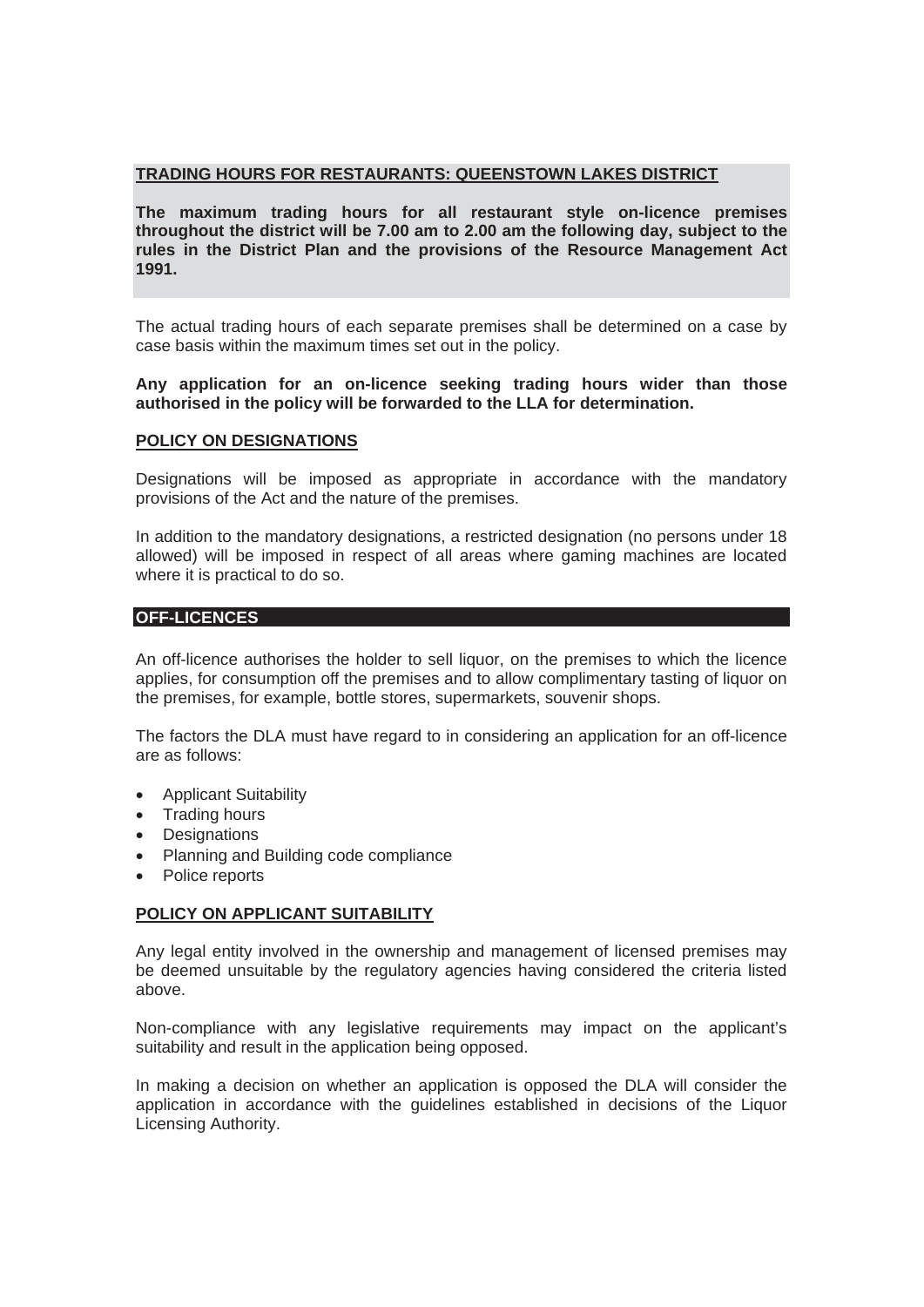## **POLICY ON TRADING HOURS**

The District Plan provisions relating to off-licences, permit the retail sale of liquor at any time on any day in the commercial zone.

**The maximum trading hours for all off-licence premises throughout the district, other than caterers' off-licences will be 7.00 am to 12.00 midnight, subject to the rules in the District Plan and the provisions of the Resource Management Act 1991.** 

Any application for an off-licence seeking trading hours wider than those authorised in the policy will be forwarded to the LLA for determination.

## **POLICY ON DESIGNATIONS**

A supervised designation will be imposed in respect of all stand-alone bottle store premises.

## **CLUB LICENCES**

A club licence can be issued to any kind of incorporated club. It authorises the holder to sell liquor to club members and their guests for consumption on the premises to which the licence applies.

The key factors in considering an application for a club-licence are as follows:

- Applicant Suitability
- Trading hours
- Provision of food and non-alcoholic beverages.
- Designations
- Police reports
- Medical Officer of Health reports

The Policy in respect of applicant suitability, the provision and food and non-alcoholic beverages and designations is as for on-licences.

#### **POLICY ON TRADING HOURS**

**The maximum trading hours for all club licence premises throughout the district will be 7.00 am to 1.00 am the following day, subject to the rules in the District Plan and the provisions of the Resource Management Act 1991.** 

Clubs will also need to prove to the DLA that the predominant use of the premises is an activity other than the sale of liquor.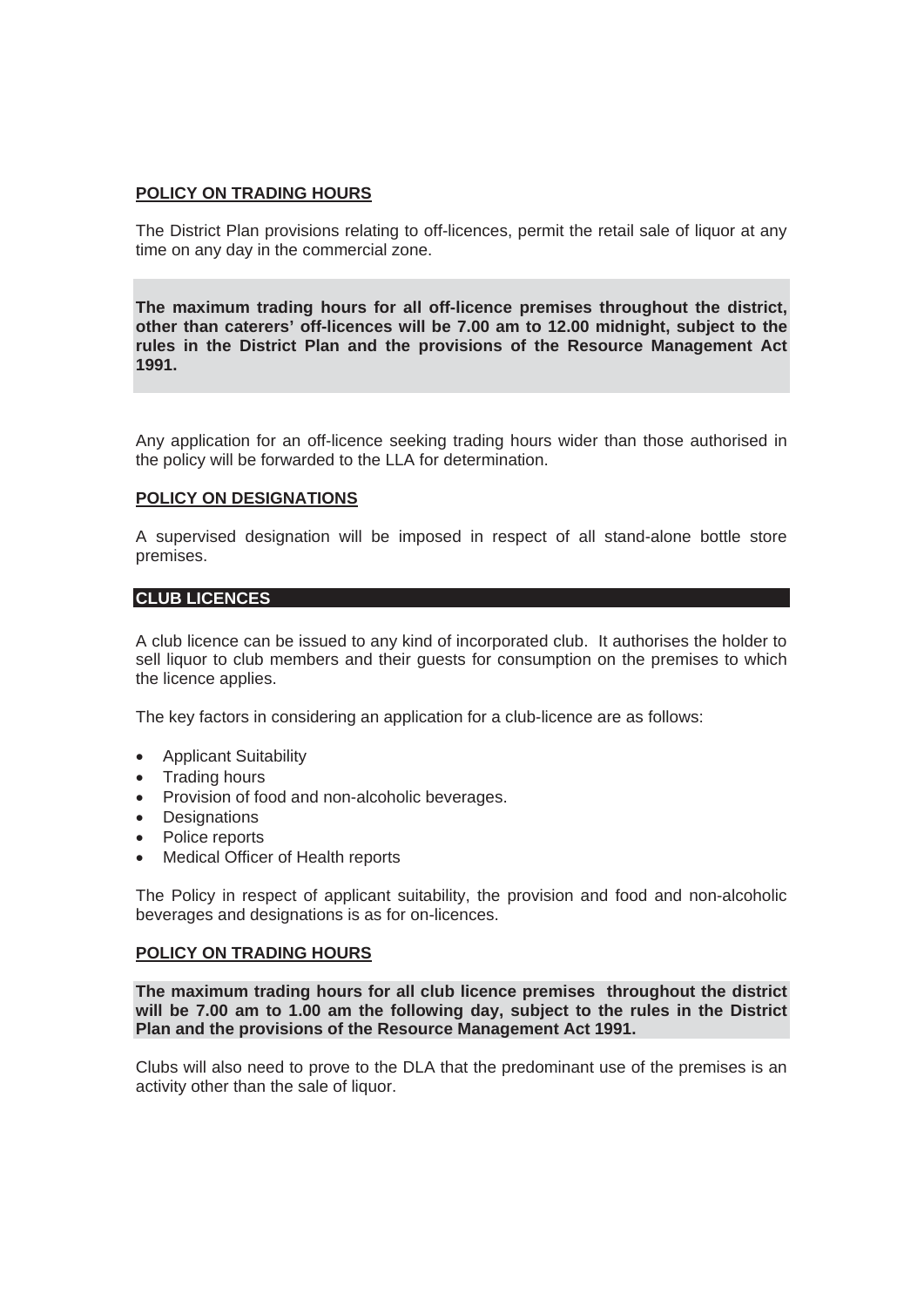Any application for a club-licence seeking trading hours wider than those authorised in the policy will be forwarded to the LLA for determination.

# **RENEWAL OF ON-LICENCES AND CLUB LICENCES**

**All applications for renewal of on and club licences must provide a copy of a current written Host Responsibility Policy. This gives the licensee the impetus to review the policy and to update it if necessary, incorporating any amendments to the Sale of Liquor Act or associated legislation.** 

**It also enables the licensee to demonstrate a real commitment to host responsibility and the responsible management of the premises.** 

## **DUTY MANAGERS**

- The name of the duty manager must be prominently displayed in the licensed premises and easily read by any person on the premises.
- As provided in the Act, there may be only one duty manager at any one time. However, all licensed premises should employ more than one certified manager, the ratio being in keeping with operating hours. In limited circumstances one duty manager may be considered adequate.

# **TEMPORARY AUTHORITIES**

Temporary authorities may be granted by the DLA to authorise any entity having an interest in a business holding a current on-licence or off-licence, to carry on the sale and supply of liquor for a period of up to three months whilst a new application is being processed.

## **POLICY ON TEMPORARY AUTHORITIES**

- Applicants must provide written evidence confirming they have an interest in the business.
- The DLA will not grant more than one temporary authority other than in exceptional circumstances.
- A Police report must be obtained in respect of all applications for a temporary authority.
- An opposed application will require a hearing before the DLA.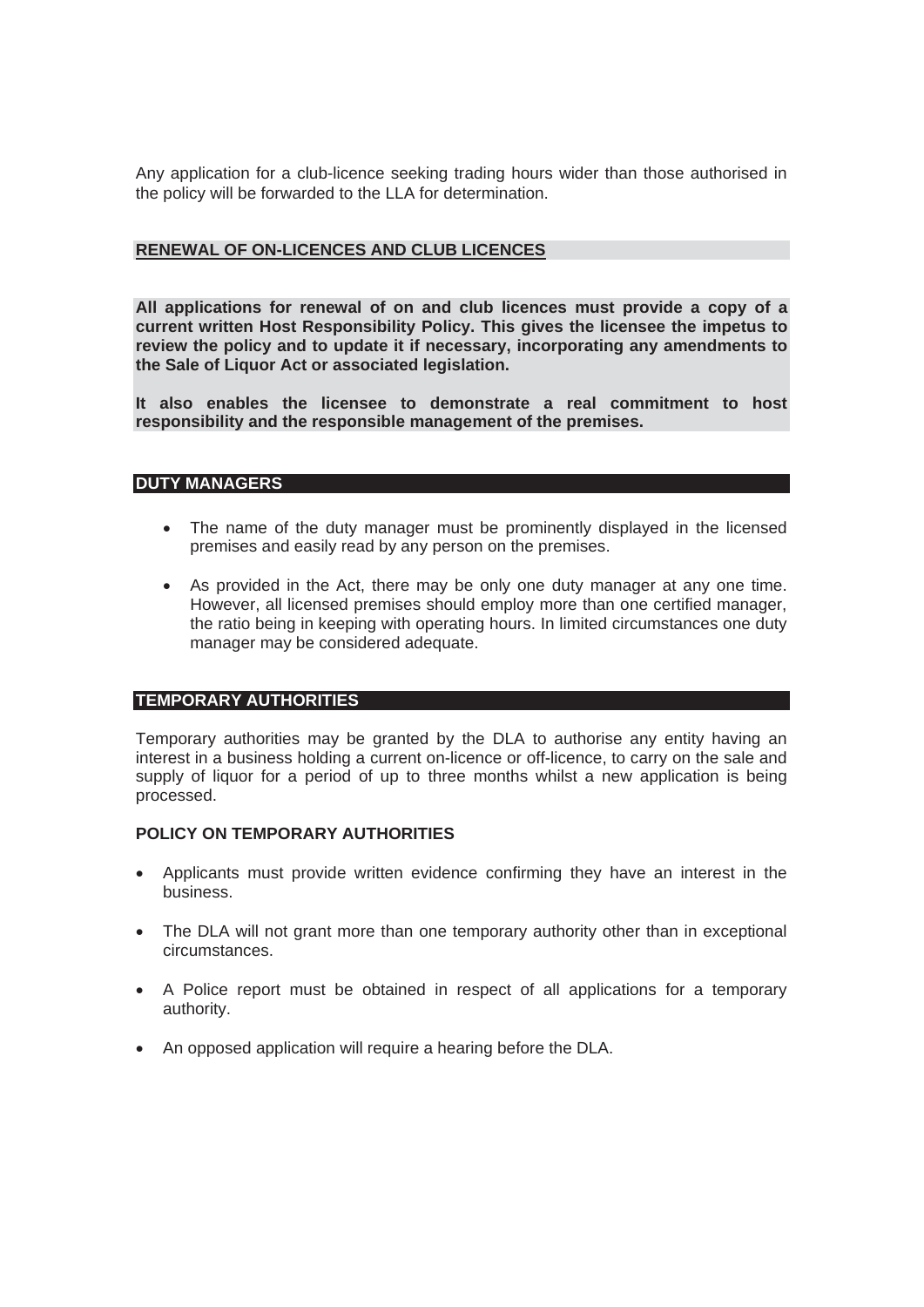#### **SPECIAL LICENCES**

A special licence authorises the holder to sell or supply liquor for an occasion or event, or series of occasions or events or for a social gathering. Special licences may be granted in respect of premises with existing liquor licences or premises that are unlicensed.

The following guidelines will apply in respect of special licences:

**Special licence applications must be filed with the DLA 40 working days before an event in order to allow for the possibility of a public hearing.** 

**However, uncontentious applications will be accepted and processed in a shorter timeframe of 20 working days.** 

**All applications will be considered on their merits and in accordance with the case law.** 

• A special licence will not be issued on the papers when in the opinion of the reporting agencies, the nature and extent of the activities should be covered by an on, off or club licence. A special licence will not be issued as a substitute for a permanent licence.

**A special licence will not be issued for any extension of trading hours for a social gathering that cannot be distinguished from the ordinary day to day trading of the premises.** 

• Special licences will generally be granted for up to 12 days in respect of events or occasions in a calendar year.

## **TRADING HOURS**

The trading hours granted will be discretionary, however, where the hours or the nature of the operation are restricted by the conditions of resource consent, a special licence may not be granted.

#### **HOST RESPONSIBILITY PLANS**

- All applicants for special licences in respect of large public events are required to provide and implement a robust written host responsibility plan.
- Host responsibility plans must also be provided when required by the reporting agencies, particularly for any series of events such as sporting telecasts.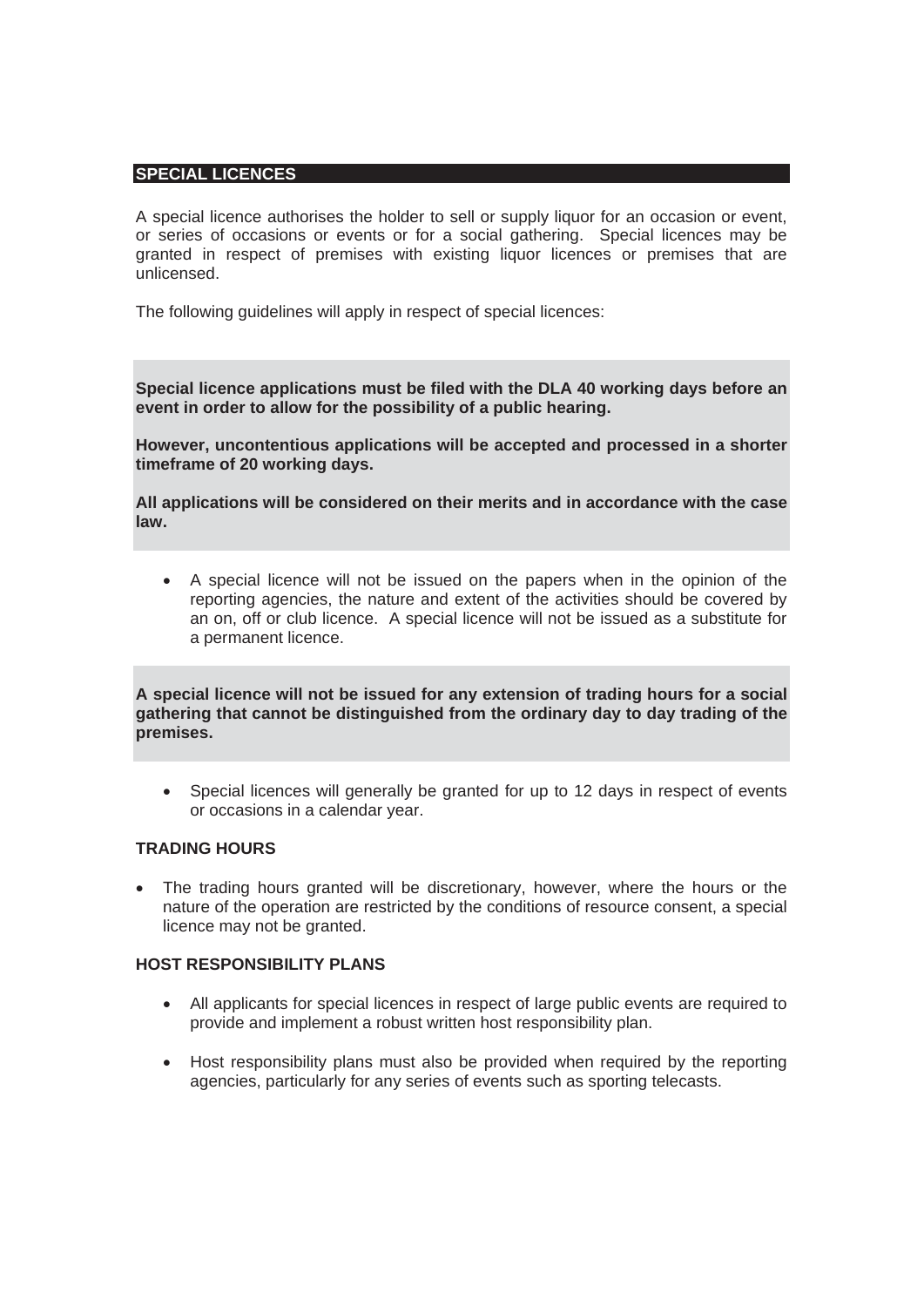## **PROVISION OF FOOD**

- Food will be required at all on-licence type events. The amount and nature of the food required will be discretionary dependent on the nature of the event. The applicant for a special licence will be required to supply information to the DLA in respect of the food that will be available at the event.
- Food stall permits will be required to be obtained for events held other than on premises that are already registered under the Food Hygiene Regulations 1974 to sell food to the public.

## **DUTY MANAGERS**

• The DLA will require the holder of a General or Club Manager's Certificate to be responsible for the sale or supply of liquor when a special licence is in force. However, an exception will be considered for small events if the DLA is satisfied that the licensee or some other person nominated by the licensee, will manage the sale or supply of liquor pursuant to the licence and will monitor the conduct of the premises.

## **NEW YEAR'S EVE**

## **The DLA may issue special licences on New Year's Eve.**

Any special licences for New Year's Eve will be for an extension of trading hours until 3.00 am on 1 January.

## **SPECIAL LICENCES FOR EASTER, CHRISTMAS AND ANZAC DAY**

• Applications will be considered in accordance with the precedent decisions of the DLA and the LLA.

# **USE OF PRIVATE AND PUBLIC LAND**

The applicant must obtain the relevant landlord consents and must clearly define the area that will be the subject of the special licence.

## **USE OF COUNCIL RESERVES**

Any applicant for a special licence must adhere to Council's policies regarding the use of public reserves.

In some cases additional action may be required to mitigate damage to the public reserve.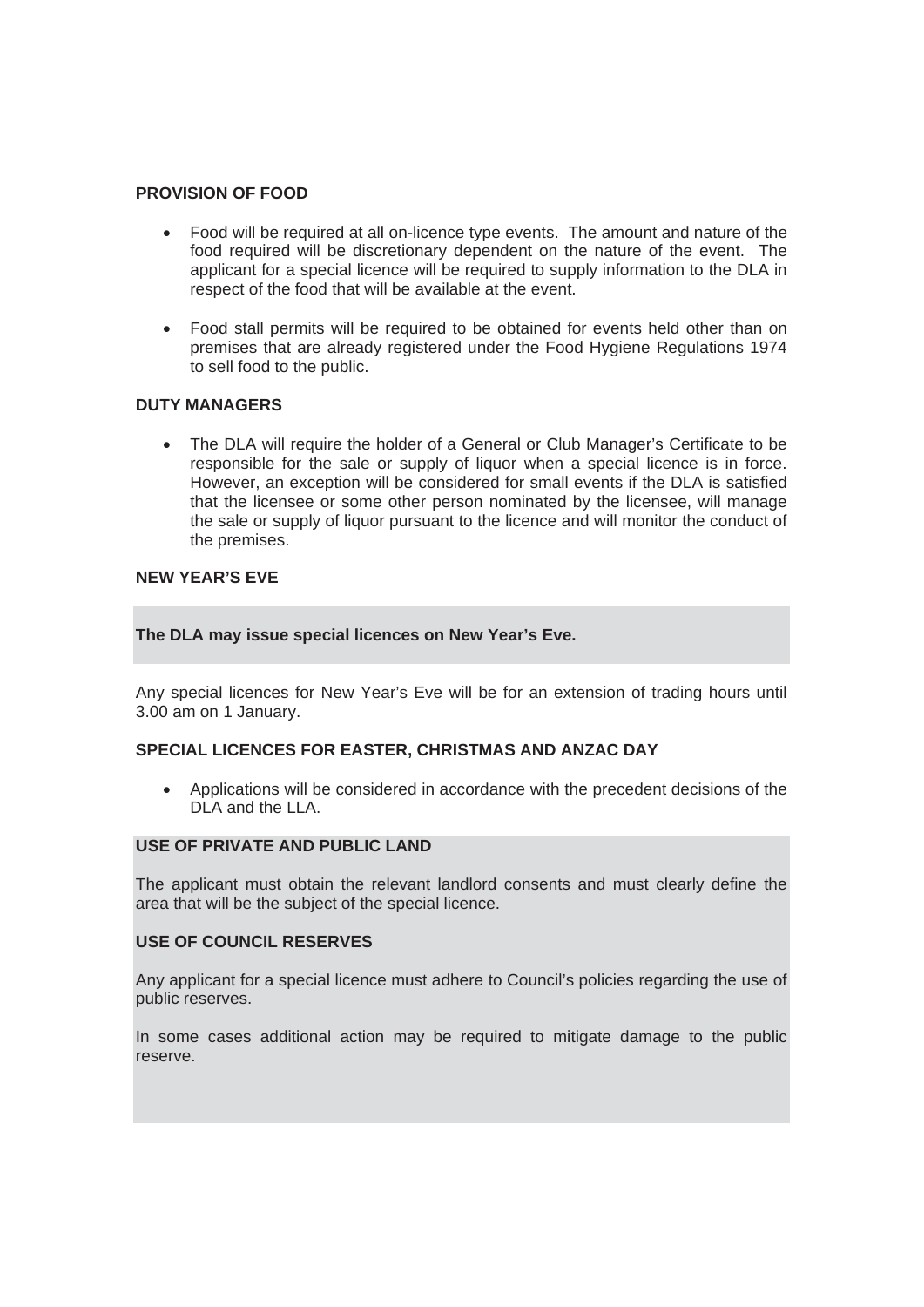# **OUTDOOR EVENTS**

It may be a requirement of any special licence issued in respect of an outdoor area that liquor can only be sold in plastic or cans.

## **RECYCLING PLANS**

Applicants for special licences for large public events may be required to provide a recycling plan.

# **HEARINGS IN RESPECT OF SPECIAL LICENCES**

- Any applicant for a special licence that does not meet any of the criteria for special licences will require a hearing before the DLA.
- Any applicant seeking a special licence for more than 12 specific dates will require a hearing before the DLA.

## **HOST RESPONSIBILITY**

All applicants for on, off and club licences must provide a written host responsibility policy with the application. The policy must be approved by the reporting agencies and be clearly visible to staff and patrons. The policy must also be adhered to at all times by the management and staff of the licensed premises.

Host Responsibility must be a genuine policy document specific to the licensed premises.

Host Responsibility strategies need to be continually implemented, monitored and the policy updated as necessary.

# **POLICIES ON HOST RESPONSIBILITY**

**Provision and promotion of food for on-licence and club licence premises:** 

**A sufficient amount of reasonably priced food of a substantial nature must be readily available for patrons and immediately accessible from the licensed premises itself at all times that the premises are trading. The food you have available must be appealing and should be aligned with the menu submitted with your liquor licence application or a range of food in the nature of pies, sandwiches, filled rolls, pizzas and the like.** 

**(Note: The type of food provided must be bulky and filling in nature in order to slow down the absorption of alcohol into the blood stream.)**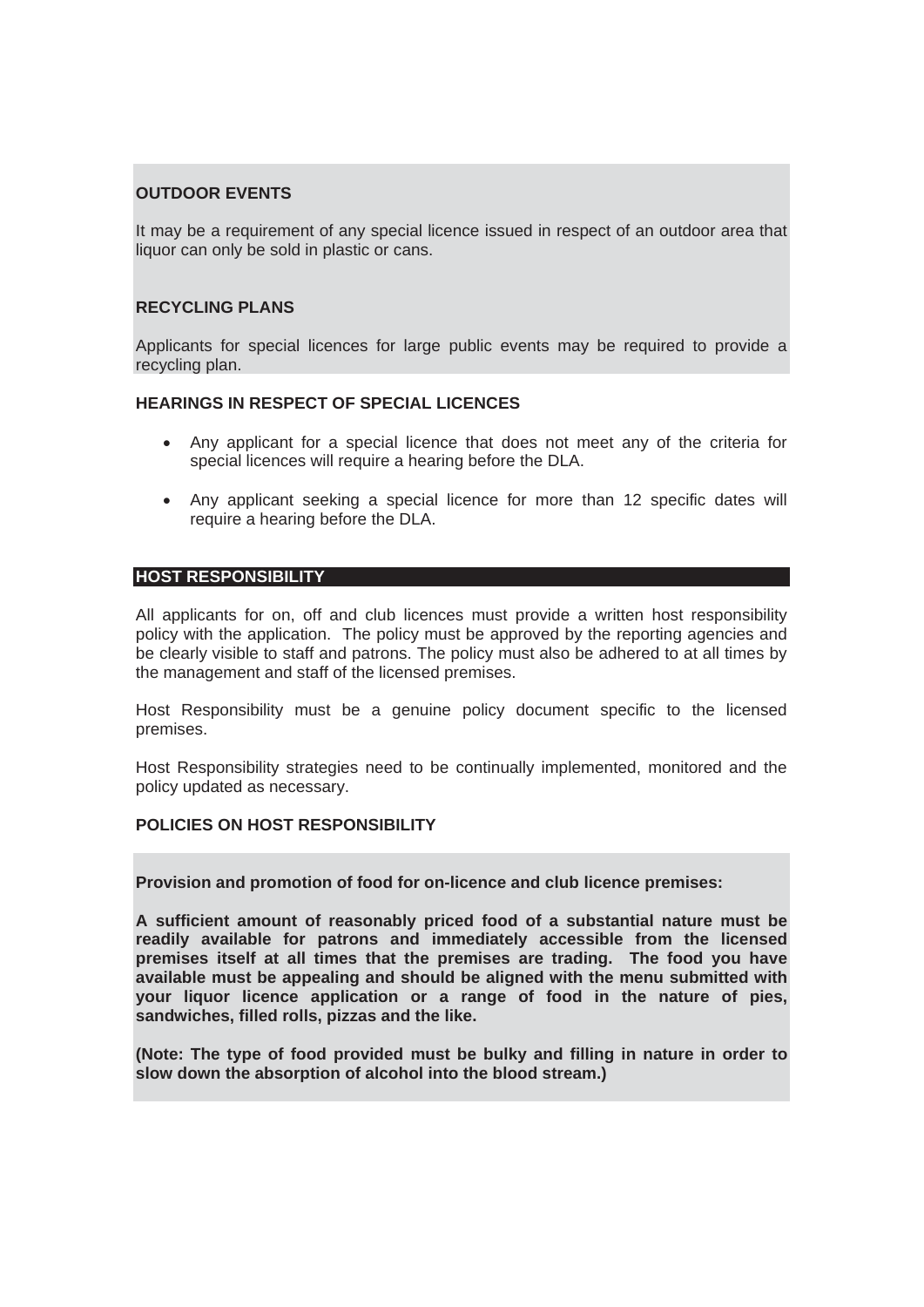**Menus should be displayed on tables and at the bar, and should be available on request by patrons at all times. Food should be promoted using visible signage and menu boards.** 

**Bar staff should be encouraged to actively promote the range of food options available.** 

**The provision of free bar snacks that smell and taste appealing is encouraged to entice people to think about and maybe purchase further food, thereby reducing the chance of intoxication.** 

**If the supply of food is exhausted, it would be expected that liquor can no longer be sold.** 

**Where possible menus and signage should be placed at the principal entrance to the premises so as to be clearly visible to passers-by.** 

## **LOW AND NON-ALCOHOLIC DRINKS**

**Low alcohol drinks, including light beers, and alcohol free drinks must be readily available and promoted on menus and by staff.** 

## **TRANSPORT**

**Safe transport services must be promoted by staff and signage should be visible throughout the premises and at the entrance/exit to the premises.** 

**Licensed premises should make taxis as available and easy to use as possible by offering to call a taxi for customers, having a free phone available for customer usage, having taxi signage and investing in discount taxi schemes.** 

**Licensed premises should encourage groups to designate-a-sober-driver and provide them with free non-alcoholic drinks.** 

## **SIGNAGE**

**Signage in respect of the law relating to serving minors and intoxicated patrons must be displayed in a prominent position and should be readable from a distance.**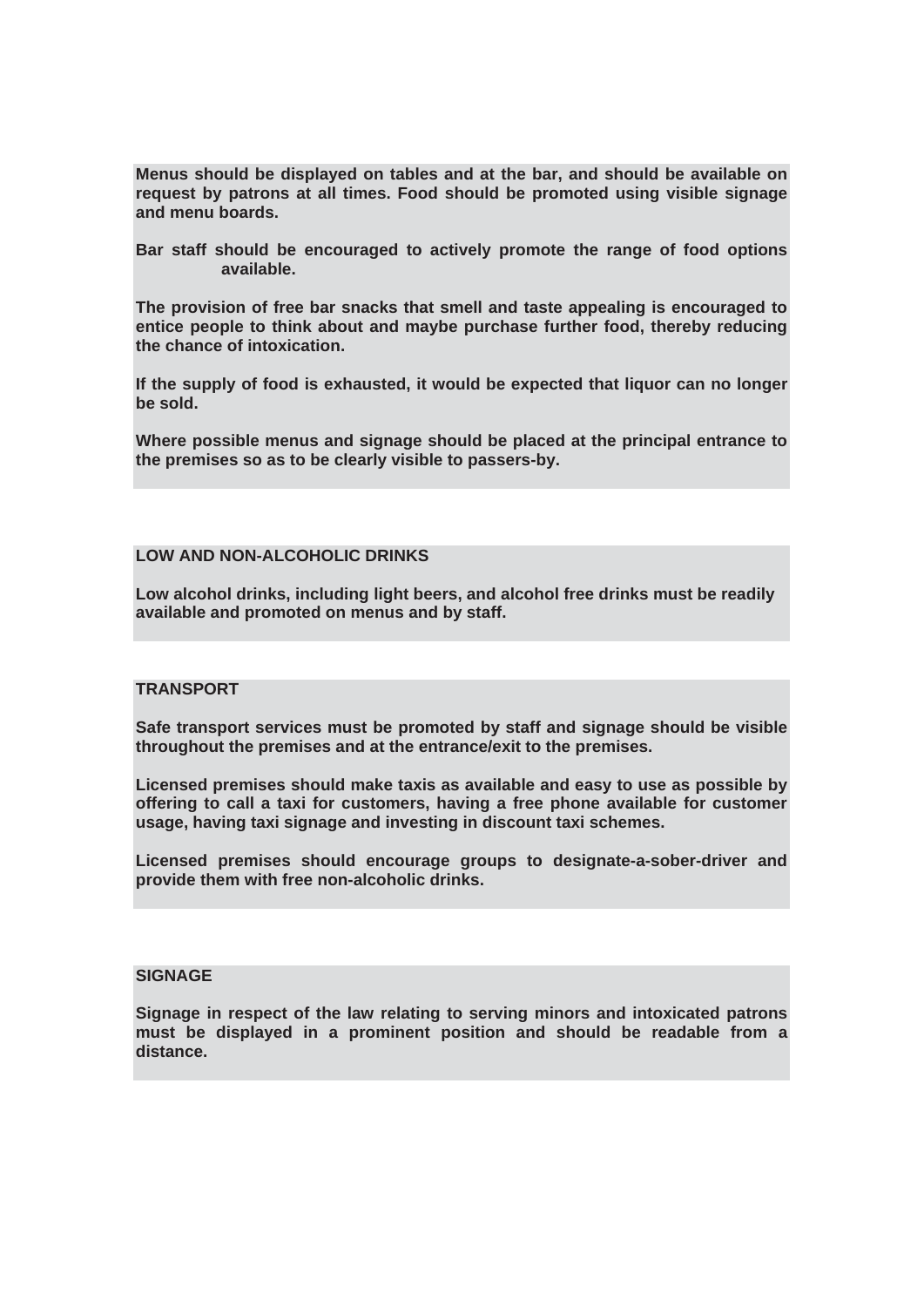# **MANAGERS CERTIFICATES**

The factors the DLA must have regard to in considering an application for a Manager's Certificate are as follows

- The applicant's character and reputation.
- Any convictions recorded against the applicant.
- Any experience that the applicant has had in managing licensed premises.
- Relevant training and relevant qualifications.
- Police report.

# **POLICY ON MANAGERS CERTIFICATES**

All applications will be considered on their merits.

However, all applicants will be required to:

- Be employed in the hospitality industry at the time of the application being filed and determined.
- Have six months experience in the sale and supply of liquor.
- Provide two signed references dated in the year before the application is filed, either from previous employees or another person stating the applicant is of suitable character.
- Attend an interview with the DLA's staff where required and display a satisfactory understanding of the Act and host responsibility.
- x **Obtain the Licence Controller Qualification comprising the two NZQA unit standards, Sale of Liquor Theory, (Unit 4646) and Host Responsibility Theory (16705).**
- Applications for renewal will be based on the continued suitability of the applicant and compliance with the requirements of the Act since the date of the last renewal.

## x **All applicants for renewal must also hold the Licence Controller Qualification.**

Applications for new Managers Certificates and renewals will be opposed and may require determination by the LLA in the following situations:

- Non disclosure of convictions.
- A pattern of offending and/or behaviour indicating unsuitability
- Alcohol and drug related convictions.
- Serious convictions.
- Any other matters as outlined in previous decisions of the LLA.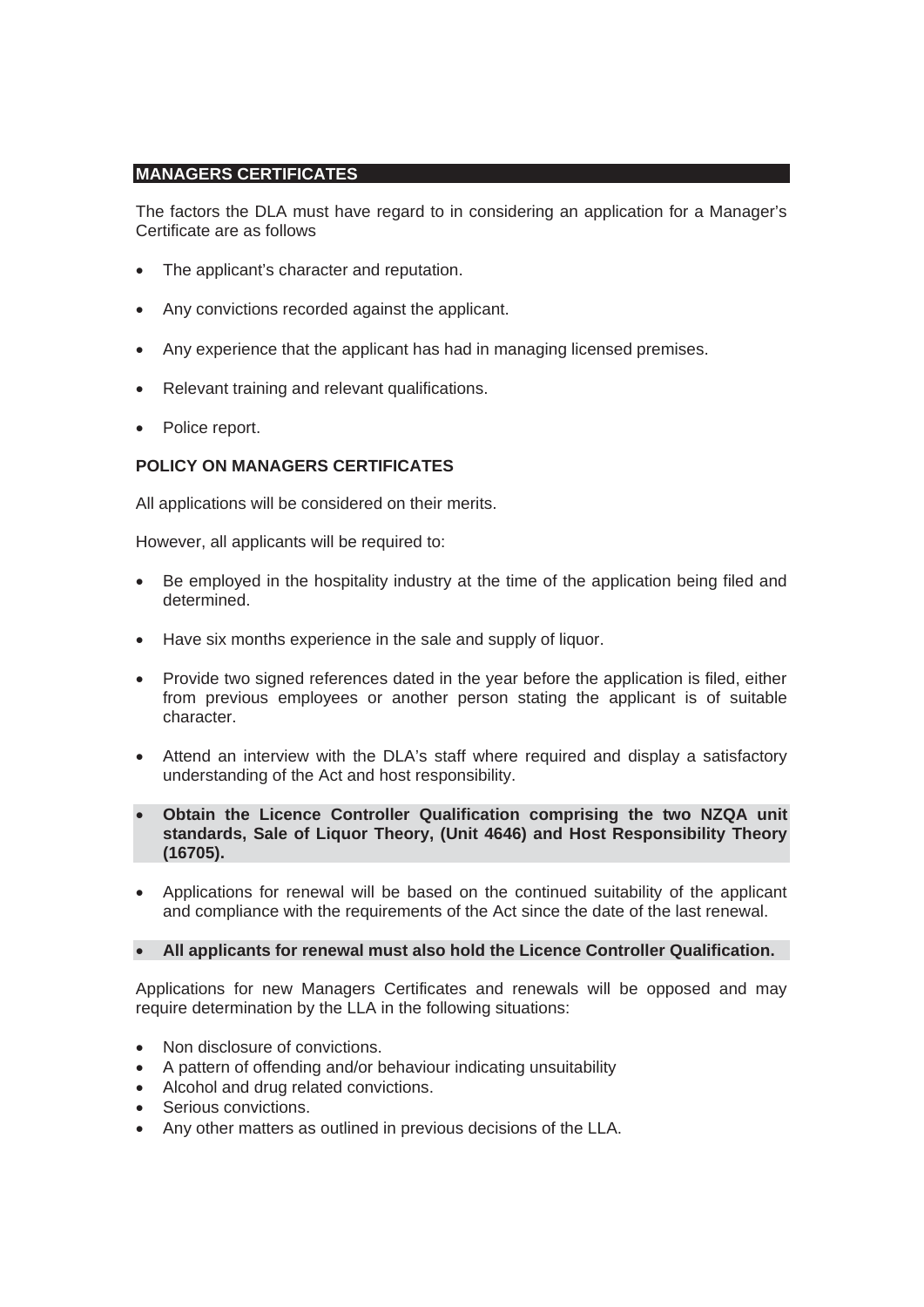In considering applications the reporting agencies will consider the guidelines established in the precedent decisions of the LLA.

## **CANCELLATION AND SUSPENSION OF CERTIFICATES**

If any holder of a Manager's Certificate is convicted of a drink driving offence between the issue of the Certificate and any subsequent renewal, it shall be the policy of the Police and DLA Inspector to file an application for suspension or cancellation of the Manager's Certificate.

In all other cases, the decision of the Police and DLA Inspector to file an application for suspension or cancellation of a Manager's Certificate will be considered on a case by case basis.

## **MONITORING AND ENFORCEMENT**

**The DLA supports a proactive approach to the monitoring of licensed premises and encourages the regulatory agencies to strictly enforce the provisions of the Act.** 

**Breaches of the Act will be viewed seriously by the DLA including noise related matters where noise from licensed premises is detrimentally impacting on neighbouring residents and businesses.** 

**The DLA encourages the regulatory agencies to carry out regular Controlled Purchase Operations to ensure compliance with the legislation relating to the sale and supply of liquor to minors.** 

**The DLA notes that it is an offence to be intoxicated on licensed premises and to purchase liquor on licensed premises when intoxicated. The DLA views these offences as serious breaches of the Sale of Liquor Act 1989.** 

The DLA Inspector will carry out monitoring of licensed premises in the district. Generally monitoring will be carried out each month, subject to resources.

The DLA Inspector will work in partnership with Police and Public Health South in the monitoring of licensed premises.

## **STAFF TRAINING**

The DLA recognises that staff training is an integral aspect of host responsibility and compliance with the Sale of Liquor Act 1989.

The DLA also acknowledges that in a community where employees in the hospitality industry tend to be transient, licensees will need to have an ongoing training programme in place.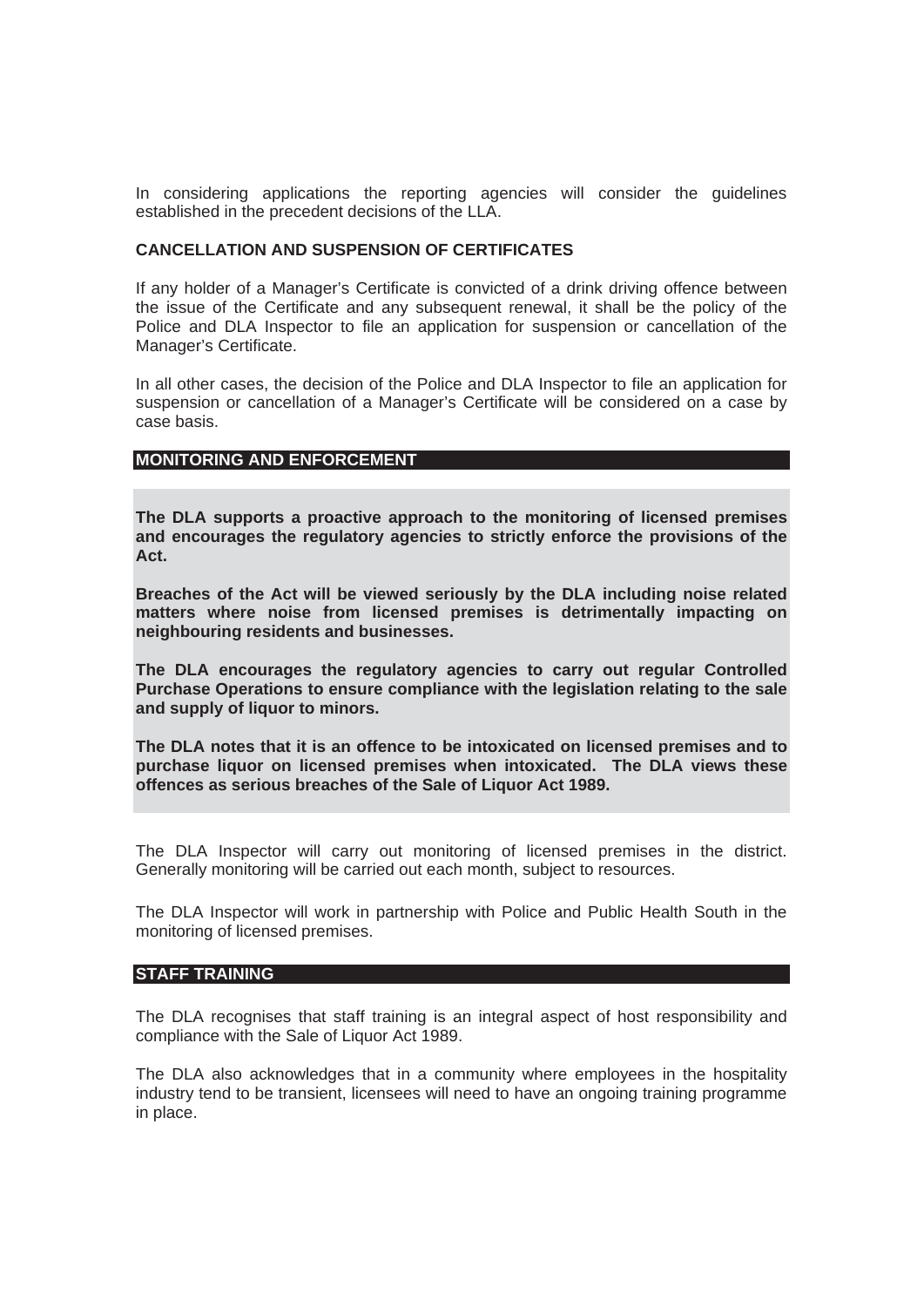When filing an application for a new licence in respect of any licensed premises, all applicants must provide information in relation to the staff training proposed.

When filing an application for the renewal of any licence, the applicant must provide information regarding the training they have provided for all staff, since the licence was originally issued or last renewed. Applicants must also outline their proposals for ongoing training.

In particular staff of licensed premises must be trained to recognise the signs of intoxication and understand how to intervene.

Staff must be trained to identify underage people and ensure they are not served liquor.

## **PROMOTIONS**

- The Sale of Liquor Act 1989 provides that it is an offence for any licensee or manager of licensed premises, to do anything in the promotion of the business conducted on the premises, or in the promotion of any event or activity held or conducted on the premises, that is intended or likely to encourage persons on the licensed premises to consume alcohol to an excessive extent.
- Licensees and managers are encouraged to obtain the approval of the reporting agencies for any other promotions.
- The DLA supports the national protocol on alcohol promotions as endorsed by ALAC.

**Any "happy hour" style promotions are restricted to a 60 minute timeframe within a 24-hour period and "happy hour" style promotions are not permitted after 10.00 pm.**

# **PARTY PILLS**

**Products known as "party pills" must not be sold from any licensed premises.** 

# **ENVIRONMENTAL HEALTH**

**All applicants for on-licences, club licences and for renewals of on-licences and club licences must comply with the Food Hygiene Regulations 1974 and be registered accordingly.**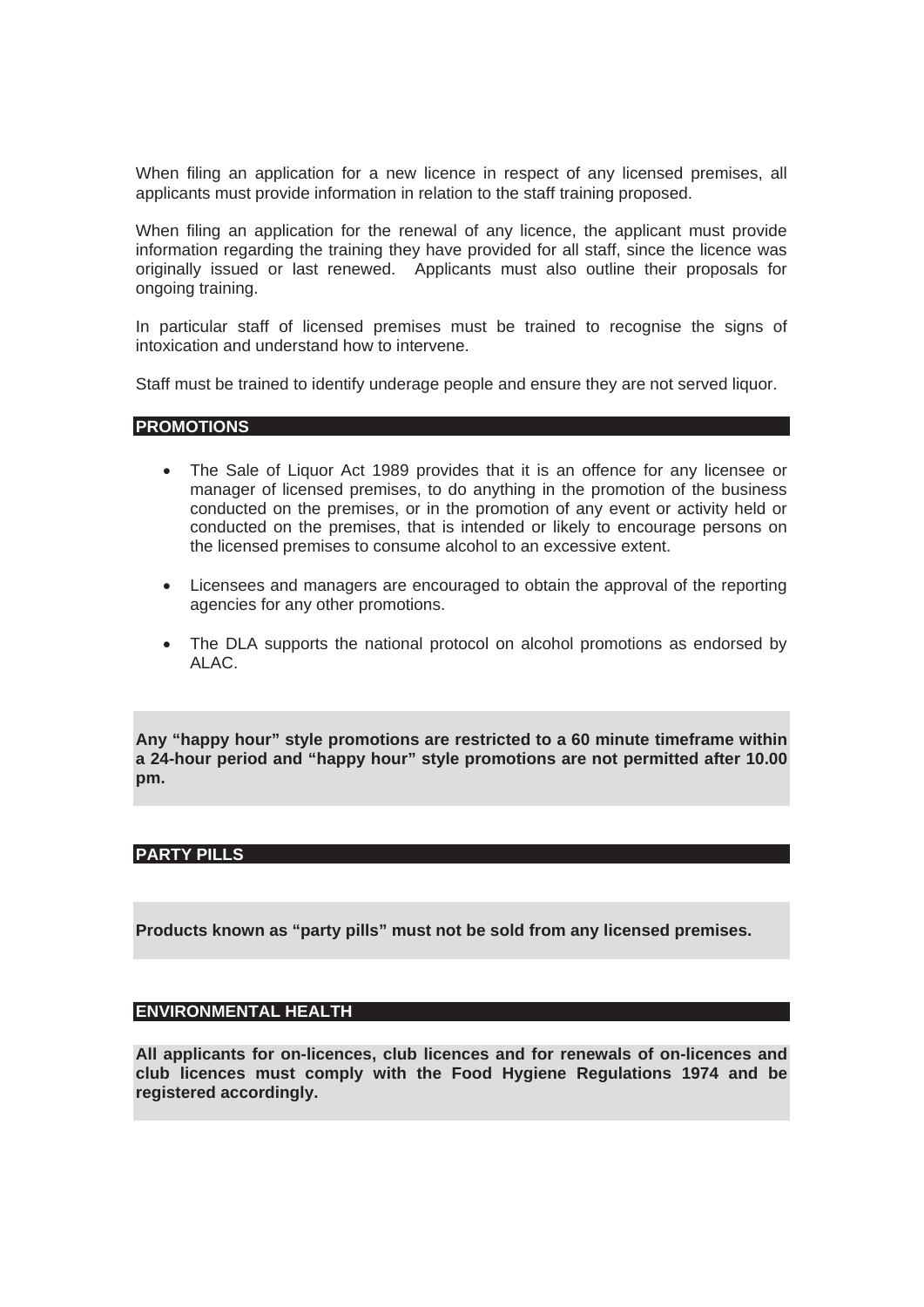**Ashtrays and rubbish bins must be provided for licensed outdoor areas that are privately owned.** 

**Licensees are encouraged to have recycling plans in place.** 

#### **FIRE SAFETY**

All licensed premises must have an approved fire safety evacuation scheme or confirmation from the New Zealand Fire Service that a scheme is not required

# **LIQUOR BANS**

**The DLA supports Council in implementing liquor ban by-laws where appropriate via the Local Government Act 2002, to reduce liquor abuse in public places.** 

#### **SECURITY ISSUES**

**All licensees are encouraged to provide appropriate lighting or security areas for coats and bags to increase security and help prevent theft.** 

**Licensees are encourage to equip the main bar areas with effective camera surveillance.** 

#### **LIAISON AND COMMUNICATION**

Liaison and advocacy are important roles for the DLA in terms of contributing to the reduction of liquor abuse. This includes the following:

- A Liquor Liaison Group including Police, DLA staff, Public Health South, HANZ and any other interested agencies will meet on a bi-monthly basis.
- The DLA will generally meet with licensees and the reporting agencies on a yearly basis.
- The DLA will send newsletters to all licensees in the district on a quarterly basis.